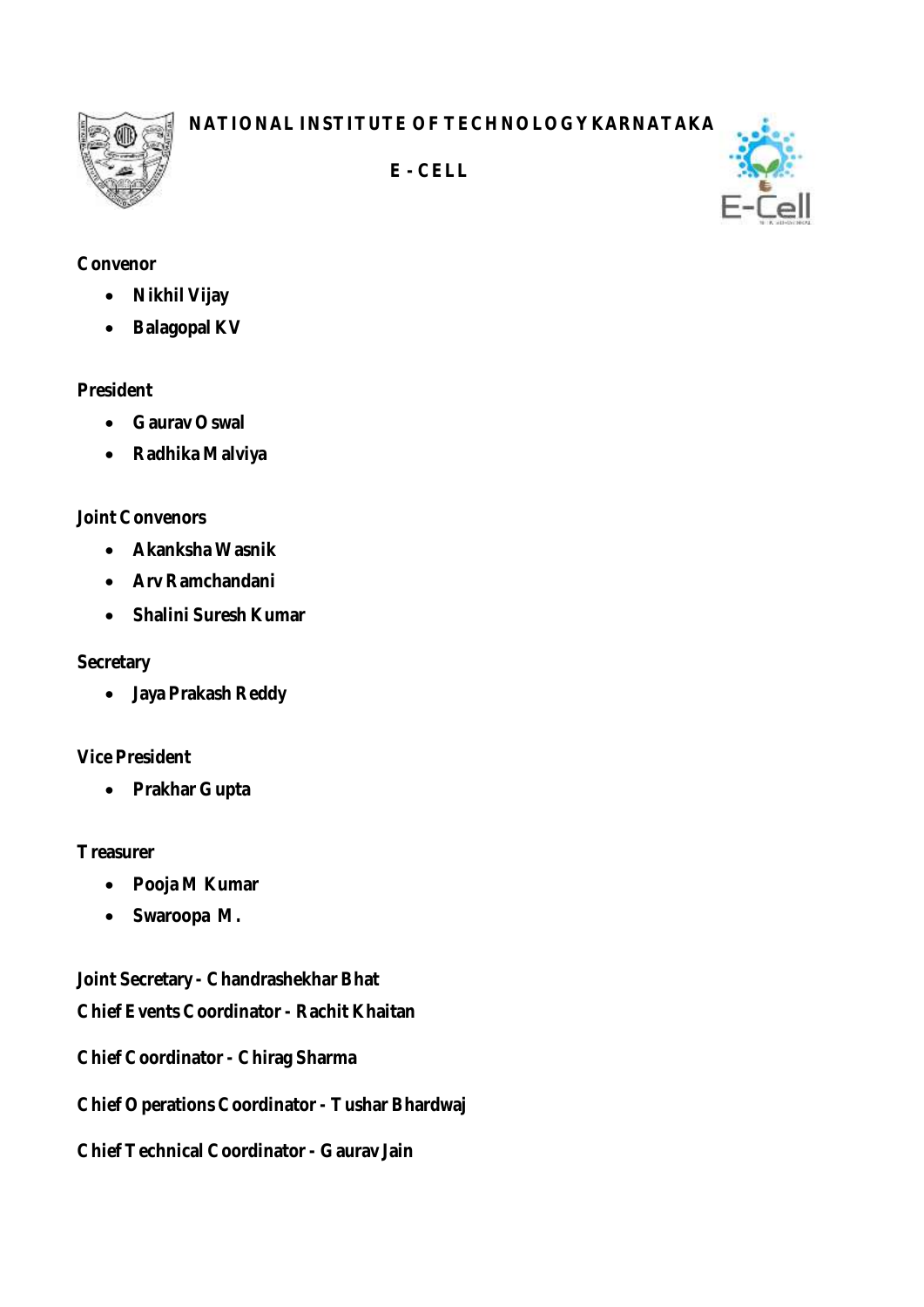**Alumini Relations Coordinator - Manoj Chettiar** Startup Outreach Coordinator - Arjun Venugopal **Innovation Coordinator - Nikhil Thakkar Techventure Coordinator Antony George Chief Publicity Coordinator Avnish Kumar Pandey Lit Cooridnator - Shrushti**

**Events Executives - Vinod Rathore and Shubhashree Publicity Executives - Mithun M.and Rebecca Peter Technical Executives - Vedesh Prabhu and Santhosh**

**Operation Executives - Shahrukh and Swati**

**Final Year**

- Abhijith Balakrishnan
- Abhinav Pathak
- Adit Biswas
- Akanksha Wasnik
- Alok Shah
- Aman Goyal
- Ankit Shah
- Ankita
- Antony George
- Arjun V
- Arv Ramchandani
- Ashutosh Bansode
- Avinash
- Avnish Kumar Pandey
- Ayush Aggarwal
- Balagopal.K.V.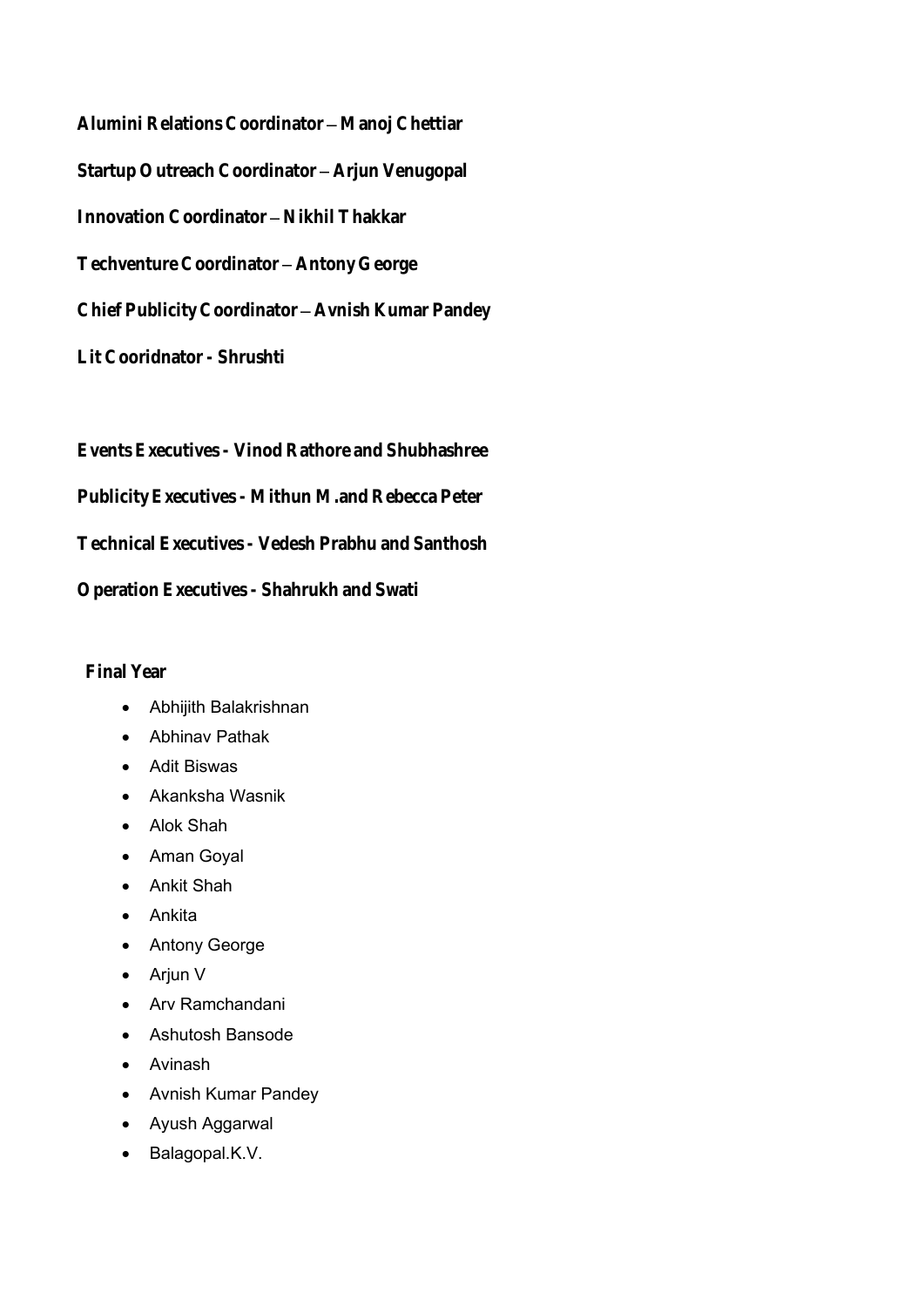- Chirag Sharma
- Debolina
- Dilip mallya
- Gaurav jain
- Gaurav Mokhasi
- Gaurav Oswal
- Girish Kini
- Himanshu
- Jaya Prakash Reddy
- Karan Sabhani
- Kartik Sreenivasan
- Kaushik
- Keshav Ramaswami
- Manoj Kumar D
- Mukta
- Namrata S
- Neha
- Nikhil Thakkar
- Nikhil Vijay
- Nishant Gupta
- Nishchal Shukla
- Nitika Rao
- Nitin Solanki
- Nitish Srivastava
- Nymisha B
- Pearl Philip
- Prakhar Gupta
- Priyesh Ghiya
- Rachit Khaitan
- Radhika Malviya
- Rahul Bhatt
- Ratheesh Raghavan
- Ritwik Dhoke
- Ruchi Jain
- Saharsh
- Sandeep D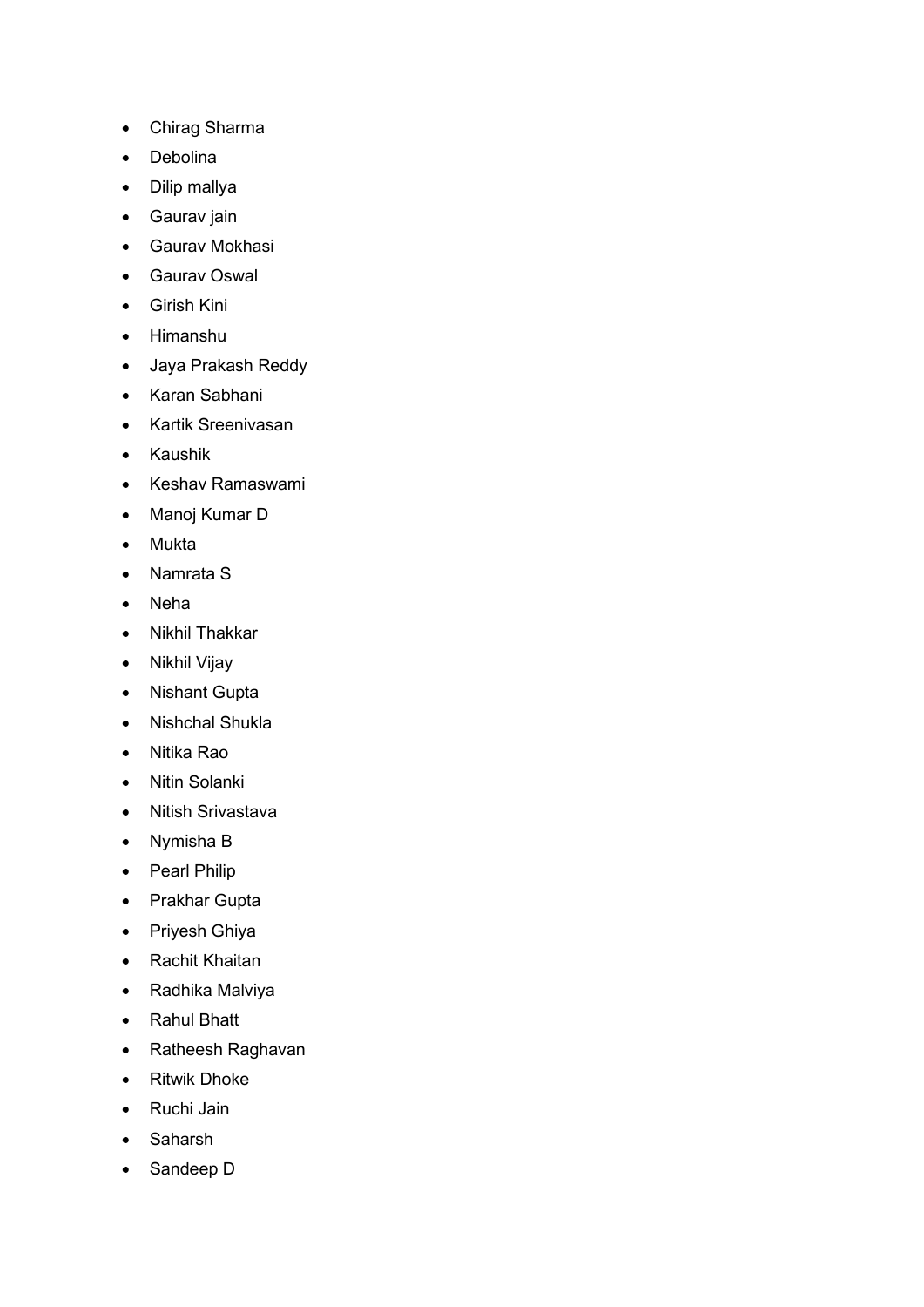- Saurav Bose
- Shalini
- Shivam Singh
- Shrushti
- Sidhant Shetty
- Soumyashree
- Sourabh
- Sreecharan
- Tanveer
- Vidyashankar
- VIkas Mohandoss
- Vivek
- Vivek Eluri

#### Third Year/MBA/M.Tech

- Aayush Agrawal
- Abhay kumar Jaiswal
- Aditya Hendre
- Aditya Jain
- Akash S Kumar
- Akshay V Deshmukh
- Aneesh Kolhar
- Anirudh Ganesh
- Ansu George
- Atul kumar
- B.Swathi
- Beryl Thomas (MBA)
- Bobbito Pavithram
- Chandrashekar Bhat
- Dakshesh Thacker
- Daniel Isaac
- Darshan H. T.
- Debadyuti Roy (MBA)
- Deepesh
- Doshi Chintan K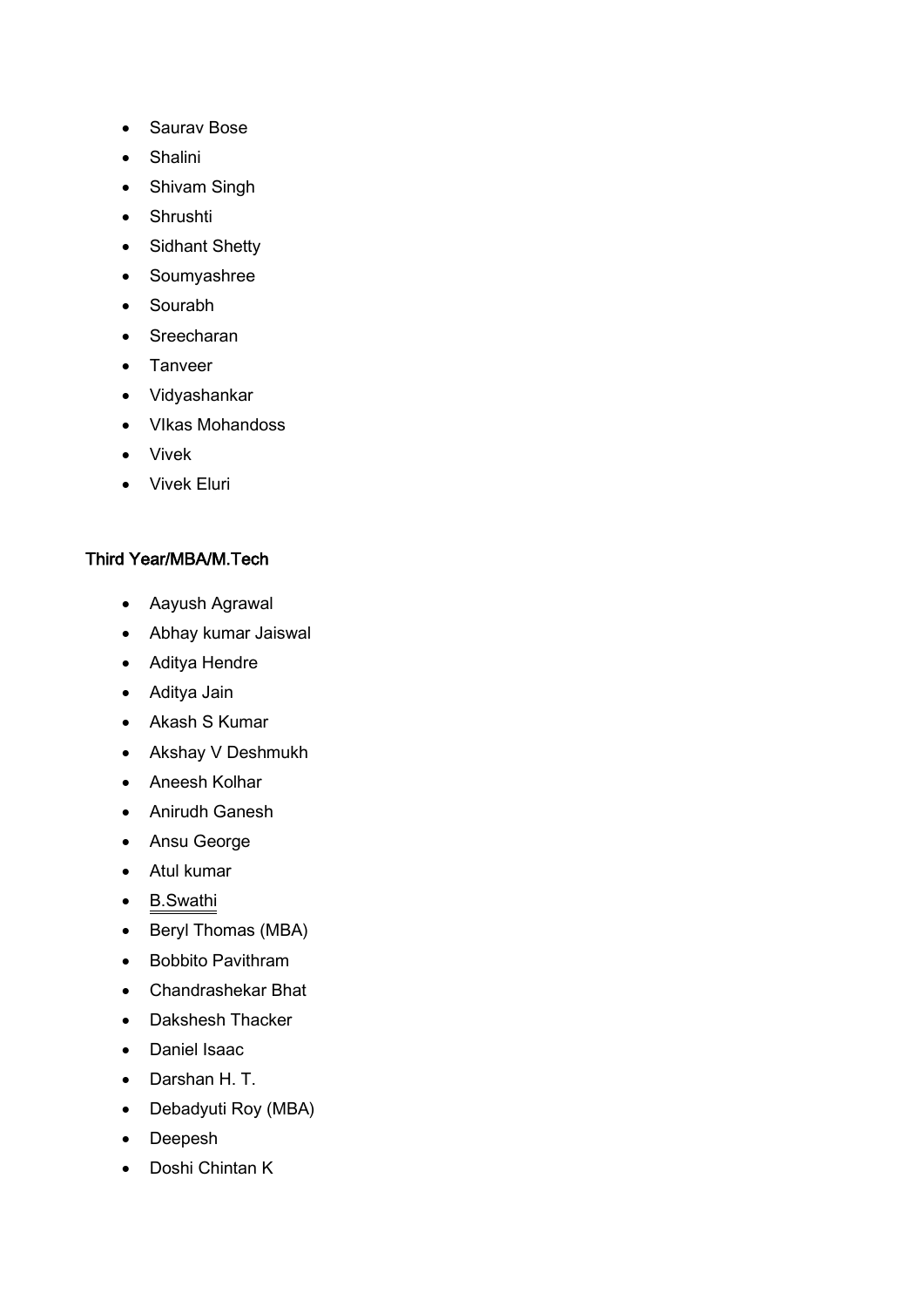- Eric Clive R
- Haripriya
- K Sai Ram
- K. Guru Prasath
- Karan Suresh
- Karthik S Bhat
- Love Kumar
- M Santosh
- M. Tarun Kumar
- Madhusmita Haldar
- Mintu Jothish
- Mithun M.
- Mohak Gandhi
- Murari R
- Nimisha Sharath
- Parijat Purohit
- Pooja M Kumar
- Rajat Malik (MBA)
- Raju Meena
- Rebecca Mary Peter
- Rohan Anmol
- Sai Narsimha
- Sanchit Garg
- Sanjay V
- Shahrukh khan
- Sharang Kulkarni
- Sibu S.K
- Subhashree
- Surya C.
- Swaroopa M.
- Thakur Rahul Singh
- Ujjwal Dhusia
- Umakant Patel
- V.Pavan Kumar
- Vasu Kiran
- Vedesh Pradhu